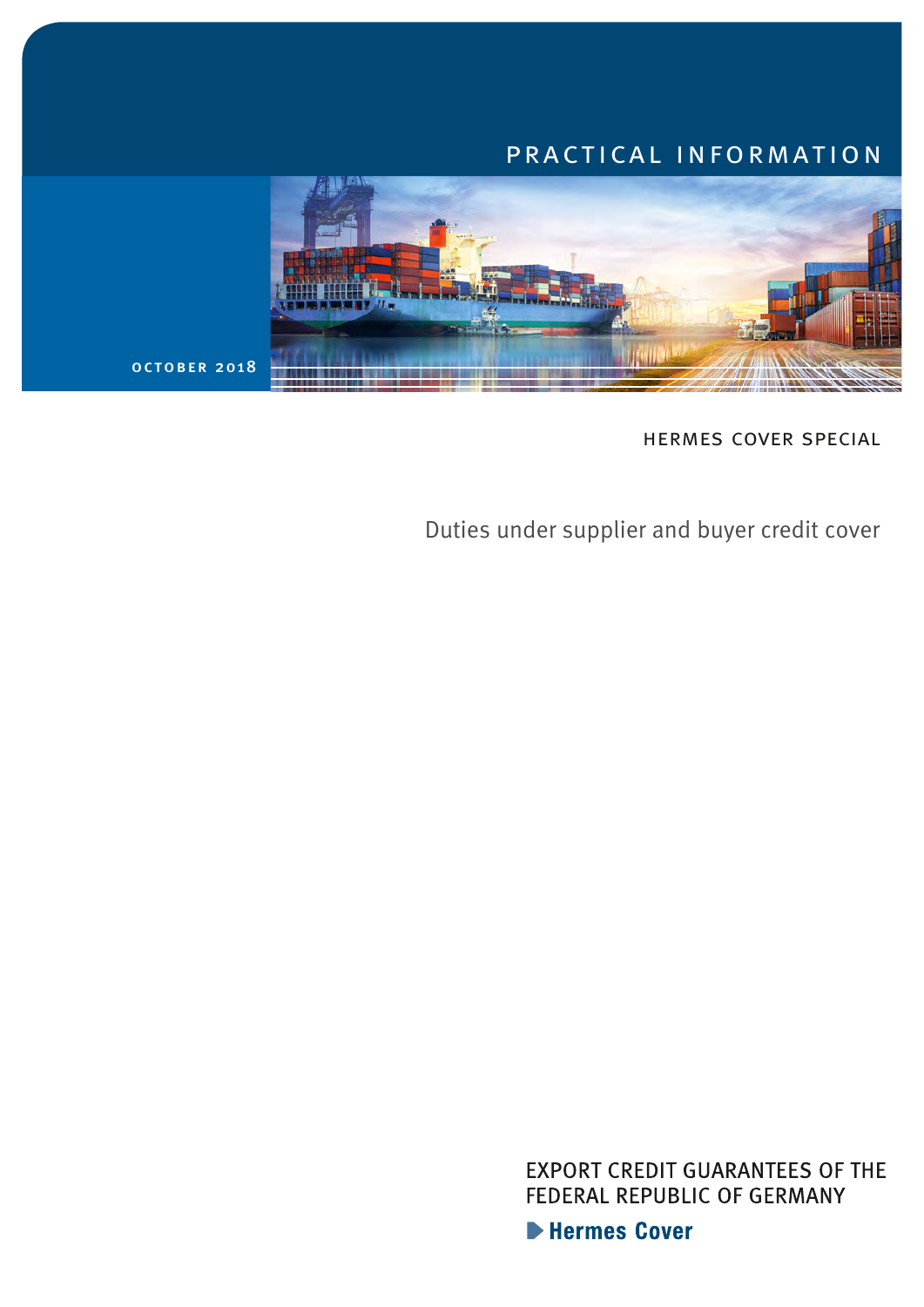# observance of duties: how to protect your claim for indemnification

Export credit guarantees (so-called Hermes Cover) protect your export business from the economic and political risks of payment default. If your foreign business partner fails to honour its payment obligations, you can apply for indemnification to the Federal Government. However, to ensure that you can claim this indemnification, there are a number of duties which are set out in the General and Special Terms and Conditions for Export Credit Guarantees which you must observe.

Further to the article entitled "Indemnification procedure" in the "Hermes Cover Special" series, which provides answers to frequent questions concerning the conditions for claiming indemnification and the nature of the indemnification procedure, this document sets out the duties which are of particular practical relevance. It should be noted that this is not an exhaustive list of all the details to be observed as each transaction is unique. In order to gain a complete overview of the duties relevant for each form of cover, we recommend you to familiarize yourself with the relevant General Terms and Conditions (particularly Articles 15, 16 GC, see appendix) as early as possible. In addition, further obligations may be set out in the Special Conditions attached to your Guarantee Declaration. The employees of Euler Hermes will be pleased to answer any additional questions which you may have.

# WHAT ASPECTS MUST ALREADY be considered when applying for an export credit guarantee?

Export credit guarantees are issued on the basis of the details which you submit on the transaction for which you request cover as well as the data required to assess the risk. However, we do not check the details you provide for any error or omissions when we process your application; this is not done until a possible indemnification procedure. Accordingly, you are solely responsible for ensuring that the data you submit is free of any errors or omissions. If during the ensuing claims handling process it becomes evident that the decision made by the Interministerial Committee for the granting of cover has been influenced by any errors or omissions in the data submitted, the Federal Government is released from its obligation to indemnify a loss if it is determined that you knew or could reasonably have been expected to know that the details which you provided contained errors or omissions (Art. 15 No. 1, Art. 16 (1) GC, see appendix).

Please therefore make sure that you disclose all circumstances of material importance for the granting of cover in full and correctly in writing during the application process and correct them without delay in the event of any additions or changes to the details disclosed in the application. In the case of any doubt, all details asked for in the application form or in any other manner are deemed to be of material significance for the Interministerial Committee's decision.

#### example:

In practice, the credit rating data on your foreign customer is highly relevant as this is required for the risk assessment and thus has a key influence on the decision whether to grant cover. If you have previously done business with your foreign customer and payment periods have been exceeded, it is crucial for you to truthfully disclose this negative payment record.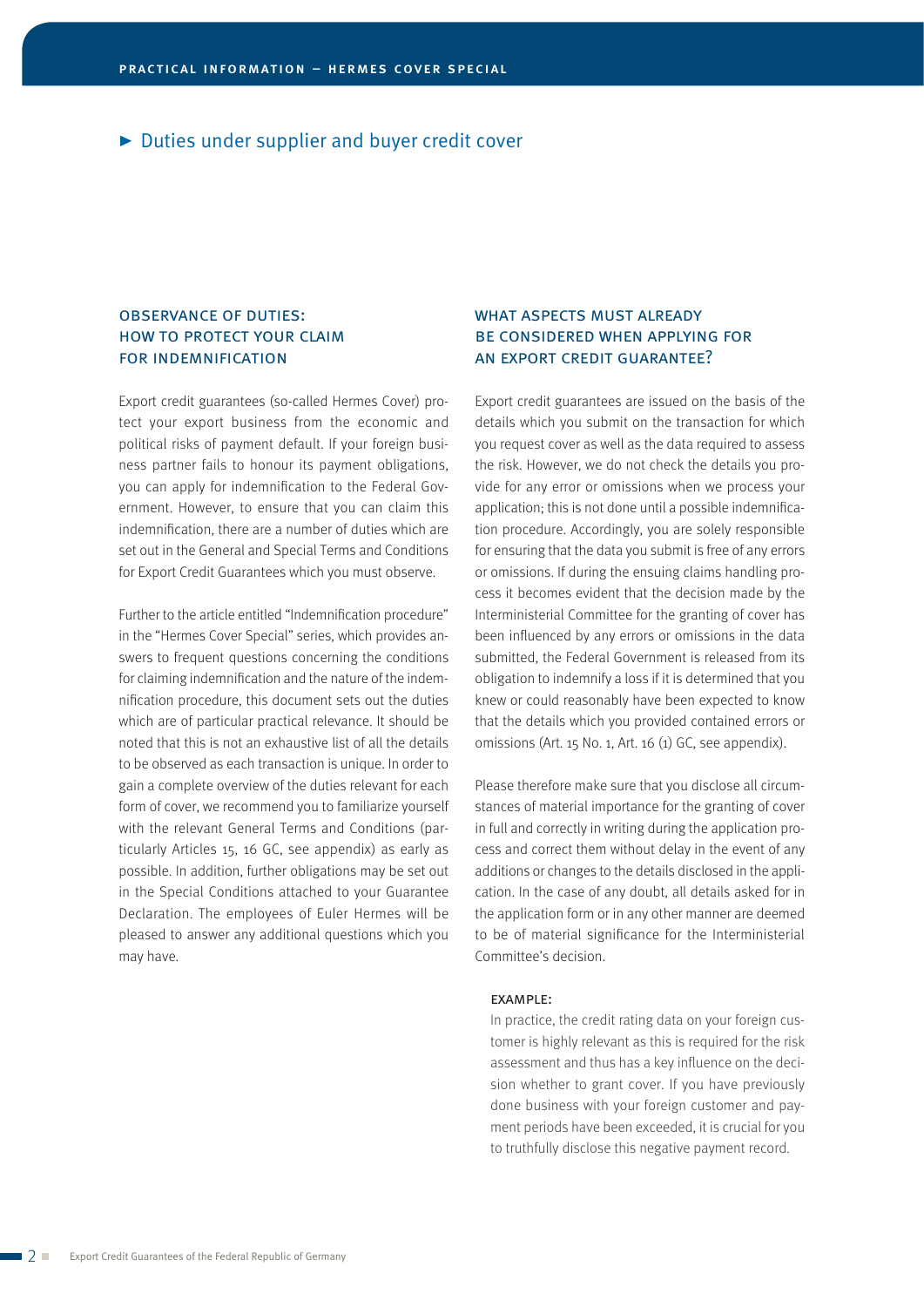The cover provided for a transaction applies solely to the content set forth in the Guarantee Declaration. It is therefore crucial to check this document upon receipt for any errors or omissions and to notify us immediately of any necessary changes.

#### example:

In this connection, it is particularly important to ensure that the foreign customer's name has been stated cor rectly as sometimes different companies have the same name, the only difference being the suffix designating the legal form. If, for example, it becomes evident that the customer which has been supplied is legally not identical to the company for which cover has been provided due to a difference in the name stated, the Federal Government will be released from any liability.

# WHAT GENERAL ASPECTS MUST be considered when executing a transaction?

Your duty as the policyholder is to ensure for the entire duration of the transaction, i.e. from the initiation to final completion, in accordance with the standards of due and reasonable care dictated by sound business and banking practice that any possible loss is avoided (Art. 15 No. 6 GC, see appendix). The precise definition of the term "due and reasonable care dictated by sound business/ banking practice" depends on the circumstances of the specific case in the light of typical national practices in the buyer's country. As a matter of principle, you are required to apply the same high standard of care and conduct your business with the same conscientiousness as you would in the absence of any cover by the Federal Government.

Regardless of the general duty to avoid loss, you must ensure that the transaction is executed in the manner described in the application and the Guarantee Declaration (Art. 15 No. 2 GC, see appendix).

In the case of buyer credit guarantees in favour of financing banks, the following must also be observed: The Federal Government provides buyer credit guarantees only for loans granted to finance German exports, i.e. the main purpose is to promote German export business. Accordingly, a buyer credit guarantee can only be provided if it is for an eligible export transaction. What this means for the bank in particular is that prior to disbursing the loan it must satisfy itself with the diligence dictated by sound banking practice that the exporter has proved the delivery of the goods/rendering of the services specified in the guarantee document. This obligation, which has always tacitly applied, has been expressly added to the General Terms and Conditions as of January 1, 2012.

Accordingly, the diligence dictated by sound banking practice requires that the conditions for disbursement set out in the loan contract are such that delivery or provision of the goods/services can be verified and loan disbursements are thus contingent upon corresponding goods/services being delivered or provided. To ensure this, disbursements should only be made upon submission of documents which can be considered to constitute specific proof that the goods and/or services have been duly delivered or provided, e.g. typically consignment papers. A detailed description of the Federal Government's requirements regarding the conditions for disbursement for Buyer Credit Guarantees can be found in the reference document "Praktische Informationen: Auszahlungsvoraussetzungen bei gebundenen Finanzkrediten – Mindeststandards", which is available for download on our homepage [www.exportkreditgarantien.de/en](https://www.agaportal.de/en).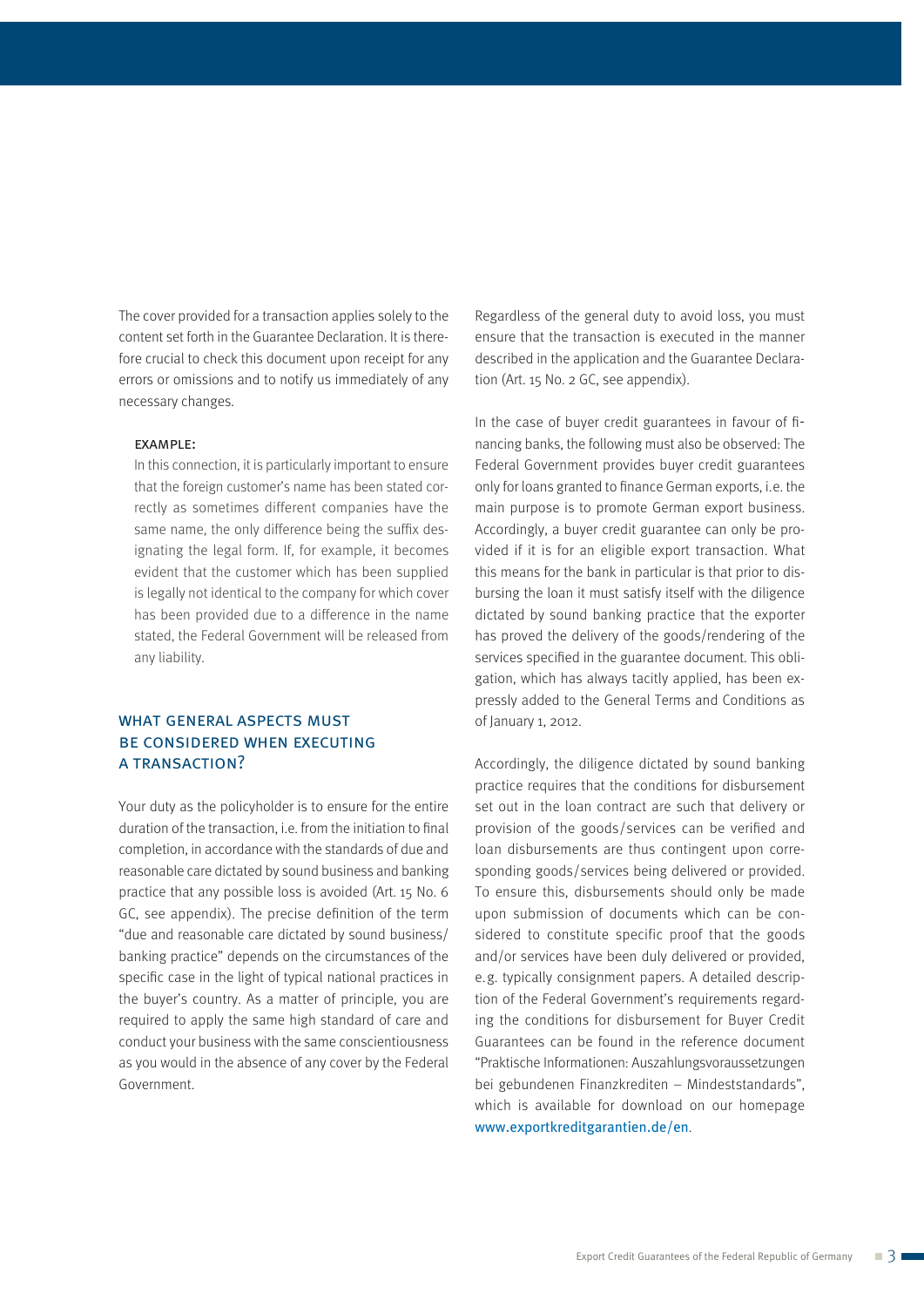# WHO IS RESPONSIBLE FOR ENSURING that existing government regulations are observed?

In your capacity as the exporter, you are responsible for ensuring that the export and import transaction is executed properly. If the execution of the export transaction breaches any export regulations applicable in the Federal Republic of Germany or any import regulations applicable in the country of destination, this may release the Federal Government from any obligation to provide indemnification (Art. 15 No. 3, Art. 16 (3) GC, see appendix). Accordingly, you should obtain information on all regulations of relevance for the execution of the contract (particularly those of the country of destination) as early as possible and in any case prior to the contract being performed and refrain from delivering the goods or providing the services if you have any concerns as to a possible breach of these regulations.

#### example:

One example here is the absence of an import license required by local law or the receipt of a request from the buyer for under-invoicing in order to reduce customs duties. Similarly, a declaration to the effect that the goods do not originate from a certain country (subject to a boycott) or that you do not have any commercial relations with a country boycotted by the country of destination would jeopardize your entitlement to indemnification as it would constitute a boycott declaration which is not permitted under the Foreign Trade and Payments Ordinance.

# WHAT SHOULD I DO IF CHANGES to the execution of the transaction are necessary or requested by the customer after the guarantee has been granted?

As a matter of principle, it is still possible to make changes to the execution of the transaction or the contractual agreements with the foreign debtor or other parties even after cover has been granted. However, it should be noted in this connection that the Interministerial Committee bases its decision concerning the provision of cover solely on the details specified in the application form and documented in the Guarantee Declaration. If these details no longer apply, the Federal Government's prior written approval must be sought (Art. 15 No. 2 GC, see appendix). Approval can only be dispensed with in the event of minor changes or additions. However, it should be noted that in the case of any doubt discrepancies in the details set forth in the application form or obtained from other sources will be deemed to be material.

## example:

Subsequent changes to the payment terms, such as extensions, particularly require approval.

In the event of any deviation from the documented facts without the necessary approval, the Federal Government is released from its liability and, hence, of its duty to provide indemnification if such non-approved deviation has given rise or is likely to give rise to loss. Regardless of the risk of or actual occurrence of a loss, the Federal Government is also released from liability if the Interministerial Committee would not have approved the changes or additions in accordance with the principles which it applies in making its decisions (Art. 16 (3), see appendix). This rule is significant in that the OECD Consensus imposes many binding rules on government export credit insurance covering such matters as maximum credit periods and the necessary prepayments (see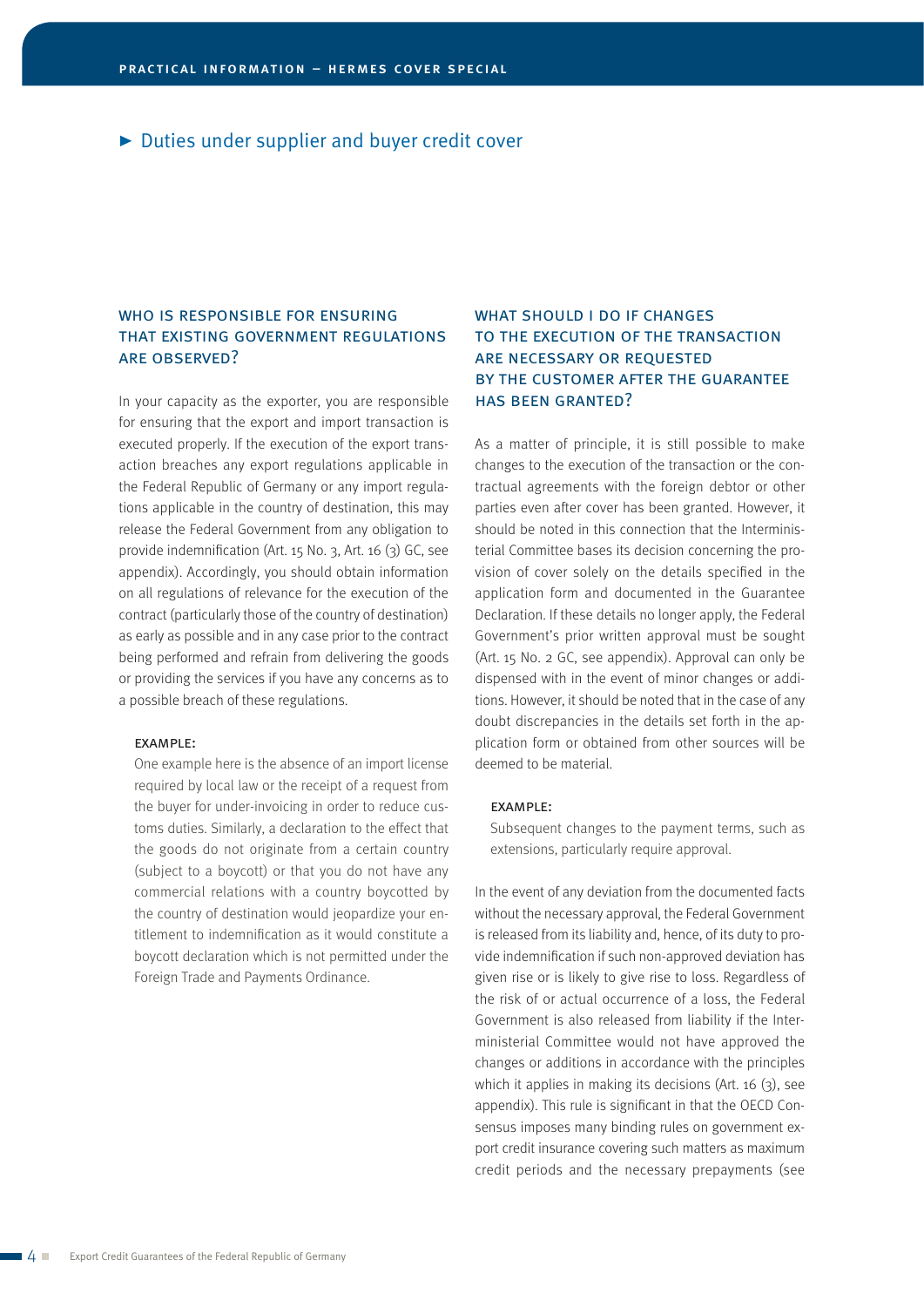Hermes Cover Special Permissible payment terms). The Federal Government can only provide cover of transactions which comply with the OECD Consensus and is not able to approve any change resulting in a breach of the Consensus rules.

If you are not certain whether a planned change is material and therefore requires approval, we advise you to contact Euler Hermes and to request approval as a precautionary measure.

# WHAT SHOULD YOU DO IF YOU become aware of any circumstances constituting an increase of risk?

Circumstances which indicate that compliance with the payment obligation by your foreign customer/guarantor may be at risk are deemed to be circumstances constituting an increase of risk. It is crucial for the Federal Government to be notified of such circumstances not only so that it can monitor the risk covered but also so that it can monitor the foreign debtor against which it may frequently have provided other cover in favour of other policyholders as well. The Federal Government must be informed of such increase of risk with minimum delay so that it can monitor the risk effectively and, if necessary, take measures to mitigate it such as, for example, excluding future deliveries and services from cover under the guarantee. The Federal Government is dependent on your assistance as you are the foreign debtor's business partner and contact and will generally be the first to become aware of any problems. Accordingly, you must immediately report in writing any circumstances constituting an increase of risk as soon as you become aware of them (Art. 15 No. 4 GC, see appendix). In addition, information which you receive from third parties on the foreign customer may represent reportable circumstances constituting an increase of risk.

## Increase of risk

To help you understand what is meant by increase of risk, the General Terms and Conditions set out a number of standard examples. Although they cover the most important cases occurring in practice, they are not exhaustive. Ultimately, other circumstances may also be deemed to lead to an increase in risk and are therefore reportable. In the case of single transaction cover, these standard examples particularly include payment default, a request for a payment extension as well as any deterioration in payment practices, net assets or the general assessment of the foreign debtor/guarantor and are therefore reportable.

The reporting duty is not confined to circumstances constituting an increase of risk in the case of covered receivables. Rather, the debtor's overall situation must be evaluated. Consequently, circumstances constituting an increase of risk are also reportable if they concern receivables which are not covered. Please also state the measures which you intend to take or have already taken to secure your claims.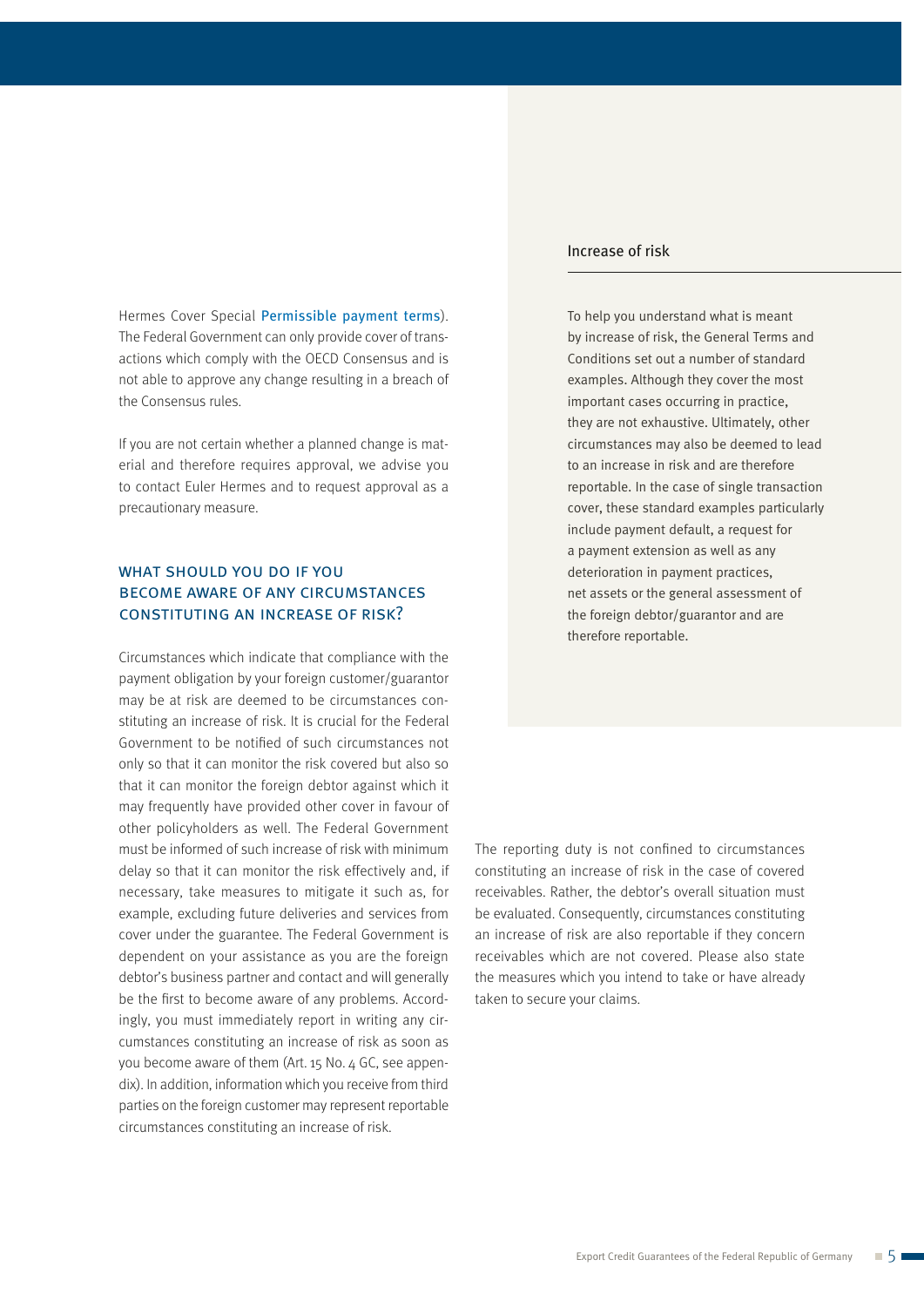### example:

Not every formal default must necessarily be reported. If, for example, a debtor with whom long-term business relations have been established has always paid all invoices in full in the past but invariably with a delay of two weeks, it will be generally reasonable to assume in the future that a delay of one or two weeks does not constitute any increase of risk although formally a default has already occurred. By the same token, a relatively short period in which payment is overdue may be deemed to constitute an increase of risk if the debtor has previously always paid punctually whenever payment was due.

If there are any circumstances constituting an increase of risk, the Federal Government's prior written approval must be obtained before any further deliveries are made or services provided (Art. 15 No. 5 GC, see appendix). If approval has not been requested, this may result in the Federal Government being released from any liability in the indemnification procedure (Art. 16 (3) GC, see appendix). Similarly, failure to report any circumstances leading to an increase of risk may release the Federal Government from liability if as a result of the failure to submit the report it is unaware of the increase of risk and is thus prevented from taking any measures to mitigate it. The legal consequences arising from the Federal Government's release from liability to pay indemnification for your goods and services may even arise if the failure to submit the report does not have any effect on your own cover (e.g. because all deliveries of goods and the provision of services have been duly executed prior to your becoming aware of the increase of risk) but the Federal Government is unable to take any measures to mitigate risk arising from cover provided for another policyholder against one and the same foreign debtor. In the case of any doubt, we would urge you to contact the experts of Euler Hermes and to submit an early report and, if necessary, to request any additional approval which may be necessary for future deliveries and services.

# WHAT MEASURES MUST BE TAKEN to prevent/mitigate loss?

Receivables management is of particular importance in connection with the general duty to prevent and mitigate loss (Art. 15 No. 6 GC, see appendix). Please note that the most common event of loss in practice, namely "protracted default", is only deemed to arise after the measures required by the due and reasonable care dictated by sound business and banking practice to collect the covered receivables have been taken.

The specific measures for collecting receivables materially depend on the reasons for the foreign customer's failure to pay.

#### example:

Generally speaking, it is not sufficient to merely send standardized reminder letters over an extended period. If the customer is principally willing to pay, an extension of the term for payment may be a possible option but generally requires the Federal Government's approval. If, on the other hand, the debtor is not cooperative or the measures taken do not produce the desired results, normally the services of third parties, e.g. foreign representatives, collection offices, foreign chamber of commerce, legal experts, should be retained.

As you are closer to the covered transaction and its execution than the Federal Government is and therefore have a greater knowledge of the relevant facts, you are primarily responsible for assessing the facts with the due and reasonable care customary in business/banking and for taking the necessary measures to avert and mitigate loss on this basis. You should always document your efforts to collect the receivables in writing so that you have proof of this in the indemnification procedure. If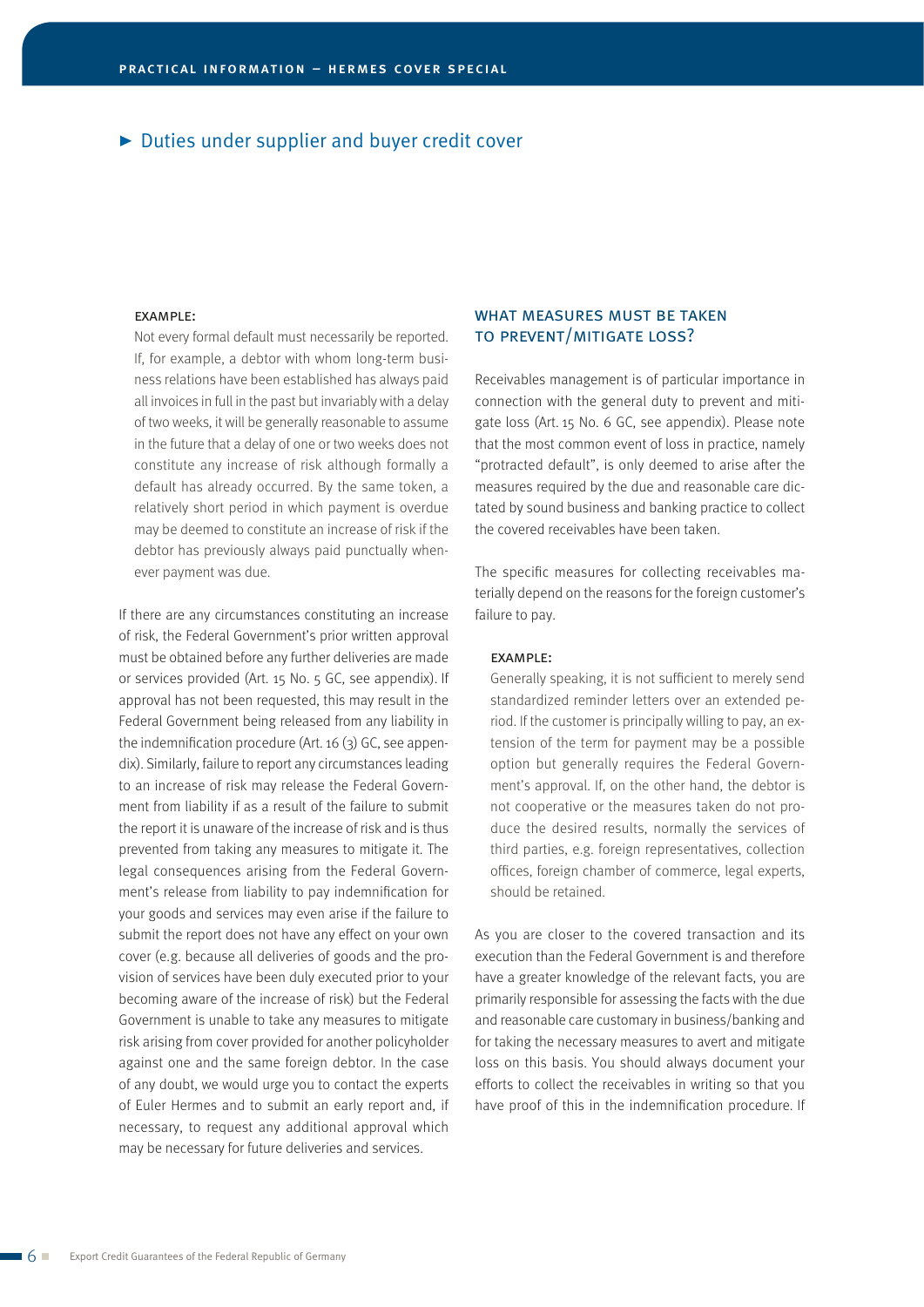## Legal validity of the documented security

Generally speaking, your task as the policyholder is to prove at your own expense the legal validity of the security detailed in the Export Guarantee Declaration if necessary (Art. 5 (2) GC, see appendix). The standard practice to date has been for security to be previously documented only if it is required for cover due to the poor credit standing of the foreign customer or the requirements stipulated for the country in question. If in such cases it is determined during the indemnification procedure that the documented security is not legally effective, this may lead to the loss of the entitlement to indemnification (Art. 16 (2) GC, see appendix). Accordingly, you should contact the employees of Euler Hermes in the event of any change in the legal or factual situation liable to affect the validity of the documented security.

Meanwhile, however, the OECD premium system also provides for discounts through the provision of security. If in the future a given item of collateral is expressly only to be documented in order to reduce the premium, any defect in the legal validity of this security interest will not result in the loss of entitlement to indemnification but only lead to the obligation to pay back the discount granted for this security interest.

additional security has been documented in the Guarantee declaration issued by the Federal Government, it can be expected that recourse will particularly be taken to this. Accordingly, it is necessary to state the reasons if in exceptional circumstances this is not the case. This materially also applies to security interest which were not documented. In difficult cases, it is therefore advisable to consult with the Federal Government at an early stage to agree on the measures to be taken against the debtor. In this way, you can benefit from our specific country expertise and have the certainty of knowing that the Federal Government supports the measures which you have taken. The employees of Euler Hermes will be pleased to provide you with any advice on this matter.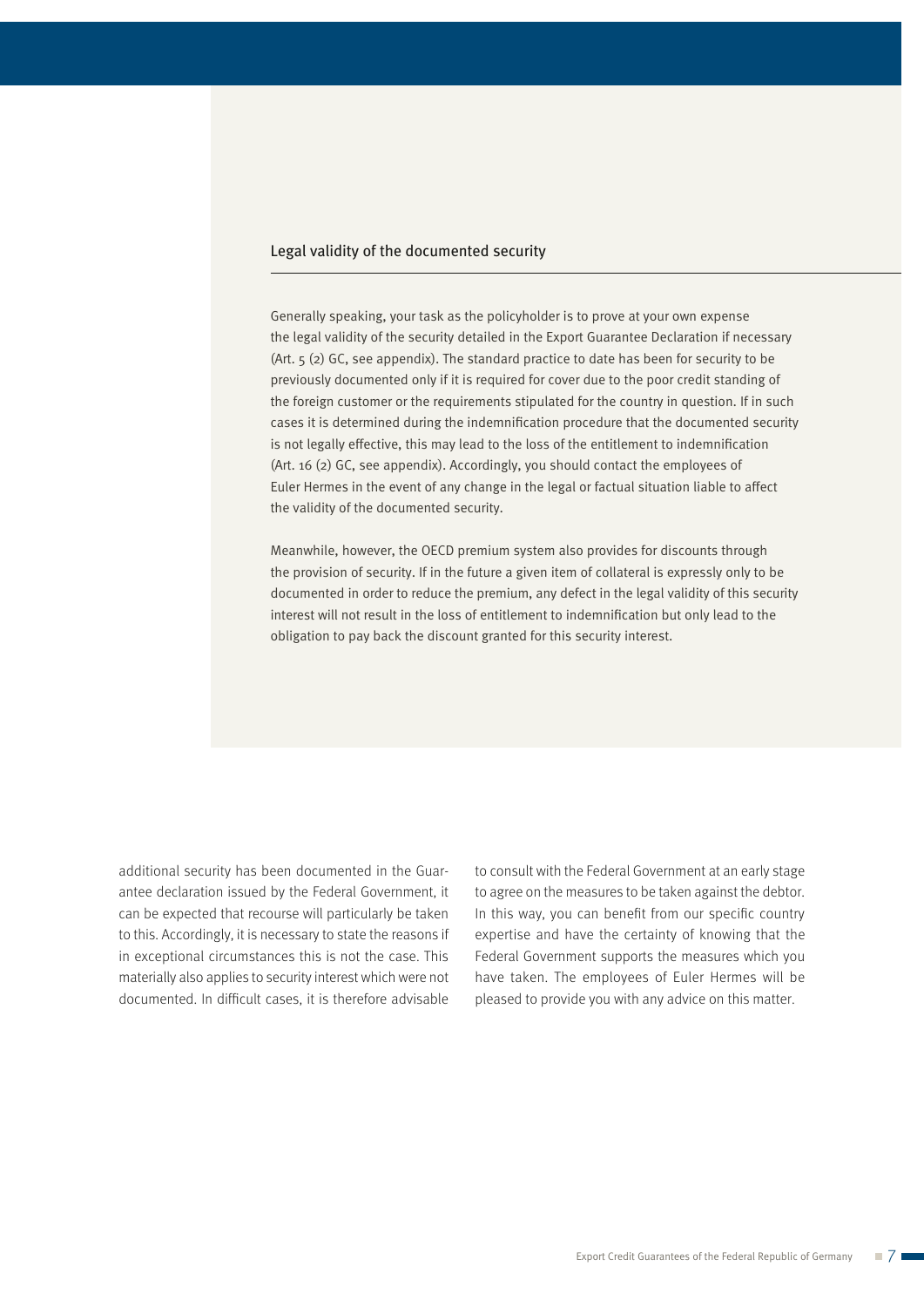# WHO IS RESPONSIBLE FOR COLLECTING the covered receivable after indemnification has been paid?

Even after you have received indemnification, you are still required to take all measures to collect the receivable, realize the security or otherwise to recover any funds (Art. 11 GC, see appendix). To determine which enforcement measures are specifically suitable and appropriate, it is necessary to estimate the prospects of success and the likely costs. As the Federal Government participates in the reasonable legal costs after paying indemnification provided that the measures are taken with its approval and the costs have not arisen from normal business activity (Art. 17 GC, see appendix), it is advisable to consult with the Federal Government closely with minimum delay. If despite such consultations it is not possible to reach any agreement on the measures to be taken, the Federal Government may, if necessary, issue binding instructions. However, it will still participate in the costs even in such cases. If, however, the duty to take legal action is breached, the Federal Government may reclaim any indemnification already paid including reimbursed costs (Art. 9 (3) GC, see appendix).

We advise you to acquaint yourself as early as possible with the applicable General Terms and Conditions and the Special Terms and Conditions in order to be fully aware of all duties related to a particular form of cover. If you have any queries, please do not hesitate to contact the specialists of Euler Hermes.

On our homepage under the heading "Loss and Indemnification" you will find the names of some persons to contact who will be pleased to assist you with detailed information.

## **CONCLUSION**

To summarize, it is fair to say that in granting cover the Federal Government fundamentally does not expect more than your undertaking to observe the same high diligence dictated by sound business or banking practice as would normally apply in the absence of cover by the Federal Government. Observance of the specific duties specified by the relevant General Terms and Conditions and the Special Terms and Conditions of the Guarantee Declaration is crucial to ensure that the indemnification procedure is executed as smoothly as possible and helps to ensure that you receive indemnification in the event of any loss. We have described in this article the duties which are of particular relevance in practice. In order to gain a comprehensive idea of all your duties depending on the type of cover, we urge you to familiarize yourself with the applicable General and Special Terms and Conditions as early as possible and to contact the specialists of Euler Hermes if you have any questions.

If any evidence is found during the indemnification procedure of a possible breach of your duties, this does not automatically mean that your claims application will be rejected. Rather, a careful examination will be performed to determine whether the duty was actually breached in the light of all the pertinent facts and, in particular, the explanations which you submit. However, ex gratia decisions are not possible due to the binding effect of the German Federal Budget Code.

*Nicola Kruse, Carsten Krink*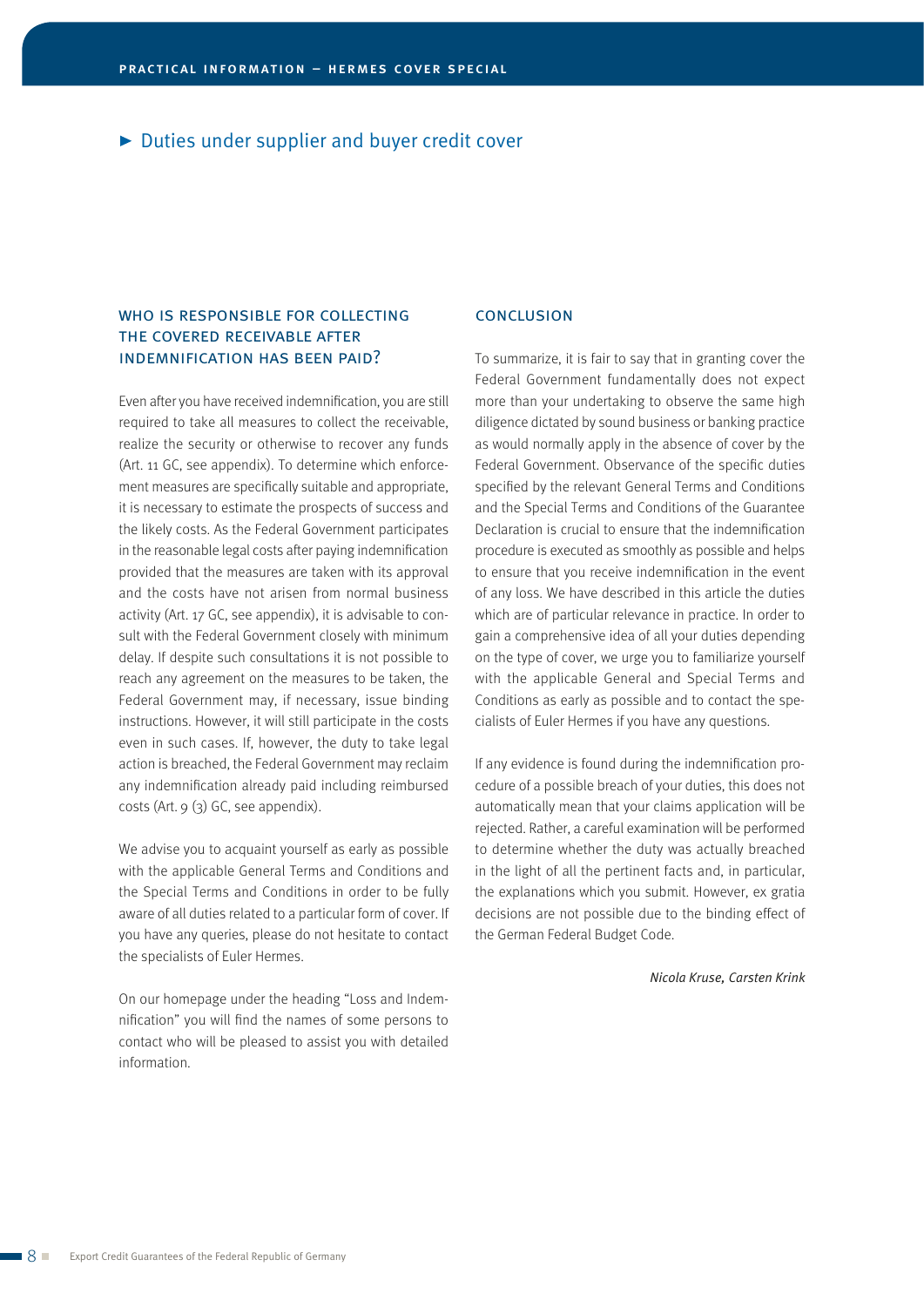## appendix: extracts from the general terms and conditions supplier credit guarantees (gc (g)) as example

The complete General Terms and Conditions can be found at [www.exportkreditgarantien.de/en.](https://www.agaportal.de/en)

#### art. 5 due date and legal validity of the guaranteed amount

- (1) A loss is only eligible for indemnification if the due date of the Guaranteed Amount has passed and the claim for payment is legally valid. If the entire balance of the Guaranteed Amount falls due as a result of contractual or statutory provisions, indemnification shall nevertheless be based on the due dates set forth in the export contract. The Federal Government is entitled, however, at its sole discretion to indemnify before these due dates.
- (2) The Policyholder shall, at his own expense, provide evidence of the legal validity of the Guaranteed Amount and of the security detailed in the Guarantee Declaration, of the existence of the preconditions for the occurrence of an event of loss, as well as the cause and amount of loss. If the legal existence of the claim to the Guaranteed Amount or of the security detailed in the Guarantee Declaration is disputed or if legal defences or other objections are raised against them, the Federal Government is entitled to reject the application for indemnification pending evidence from the Policyholder – if necessary by means of a decision by the court or arbitral tribunal having jurisdiction over the business relationship between him and his foreign debtor or security guarantor – which substantiates the legal validity of the Guaranteed Amount and the security detailed in the Guarantee Declaration; the risks of the applicable law or place of jurisdiction shall be borne by the Policyholder.
- (3) In his relation to the Federal Government, it is the sole responsibility of the Policyholder to ensure the legal validity of the Guaranteed Amount and of any security taken in respect thereof. Contracts and other documents pertaining to the Guaranteed Amount and any security in respect thereof will only be checked by the Federal Government in the event that a claim for indemnification is made. The Policyholder must not rely on the argument that the Federal Government was or should have been aware of the content of such contracts or documents or of individual parts thereof at the time when the Federal Government assumed the Supplier Credit Guarantee.

#### art. 9 repayment of indemnification

(1) If the legal validity of the Guaranteed Amount or the security set forth in the Guarantee Declaration is disputed or if defences or objections are raised against them, then the Policyholder is obliged to notify this immediately during the indemnification procedure. If the Policyholder fails to comply with this obligation, the Federal Government is entitled to reclaim any indemnification paid if and to the extent that knowledge of these circumstances would have led to rejection of the claim for indemnification.

- (2) If it emerges, following the payment of indemnification, that the Policyholder's claim against the foreign debtor indemnified is not, either in whole or in part, legally valid, in particular if in a legal action for the enforcement of the indemnified claim the complaint is completely or partially rejected with finality by a court having jurisdiction, or if it emerges that the Federal Government was not obliged to indemnify for other reasons, the Federal Government is entitled to demand the return of the indemnification paid, including any costs reimbursed to the Policyholder.
- (3) If the Federal Government is released from its obligation to indemnify due to circumstances which occur only after the indemnification has been paid, or if the Policyholder fails to comply with his obligations under Art. 11 para. 1, the Federal Government is entitled to demand the return of the indemnification paid, including any costs reimbursed to the Policyholder.
- (4) To the extent that the Federal Republic has a valid claim to repayment, the Policyholder is obliged to pay interest on the repayable amount calculated, in the cases described under paragraphs 1 and 2, from the point at which indemnification was paid, and in cases described under paragraph 3 from the point at which the Federal Government was released from the obligation to indemnify, whereas the interest rate applicable shall be equal to the Federal Government's funding costs. Upon discharge of the claim to repayment of the Federal Government, any claims or other rights which passed to the Federal Republic pursuant to Art. 10 para. 1 hereof, shall insofar revert to the Policyholder.
- (5) This shall be without prejudice to any other legal rights accruing to the Federal Government out of statutory provisions or general principles of law.

### ART. 10 SUBROGATION OF RIGHTS AND CLAIMS

- (1) Upon payment of indemnification, the right to receive payment from the indemnified claim, together with the right to any interest or default interest in respect of such claim for the period following the payment of indemnification, any rights to payment arising out of any insurance, and any rights to amounts paid into accounts or deposited abroad, including any rights arising out of security in respect of any of these amounts shall pass to the Federal Government to the extent that this corresponds to the share in the loss that is borne by the Federal Government. The Policyholder is obliged to undertake all necessary acts for the transfer of such claims and other rights at the request of the Federal Government.
- (2) If the transfer of such claims and any other rights proves to be impossible or if the Federal Government waives its right to the transfer, the Policyholder shall hold the rights set forth in paragraph 1 in trust for the Federal Government.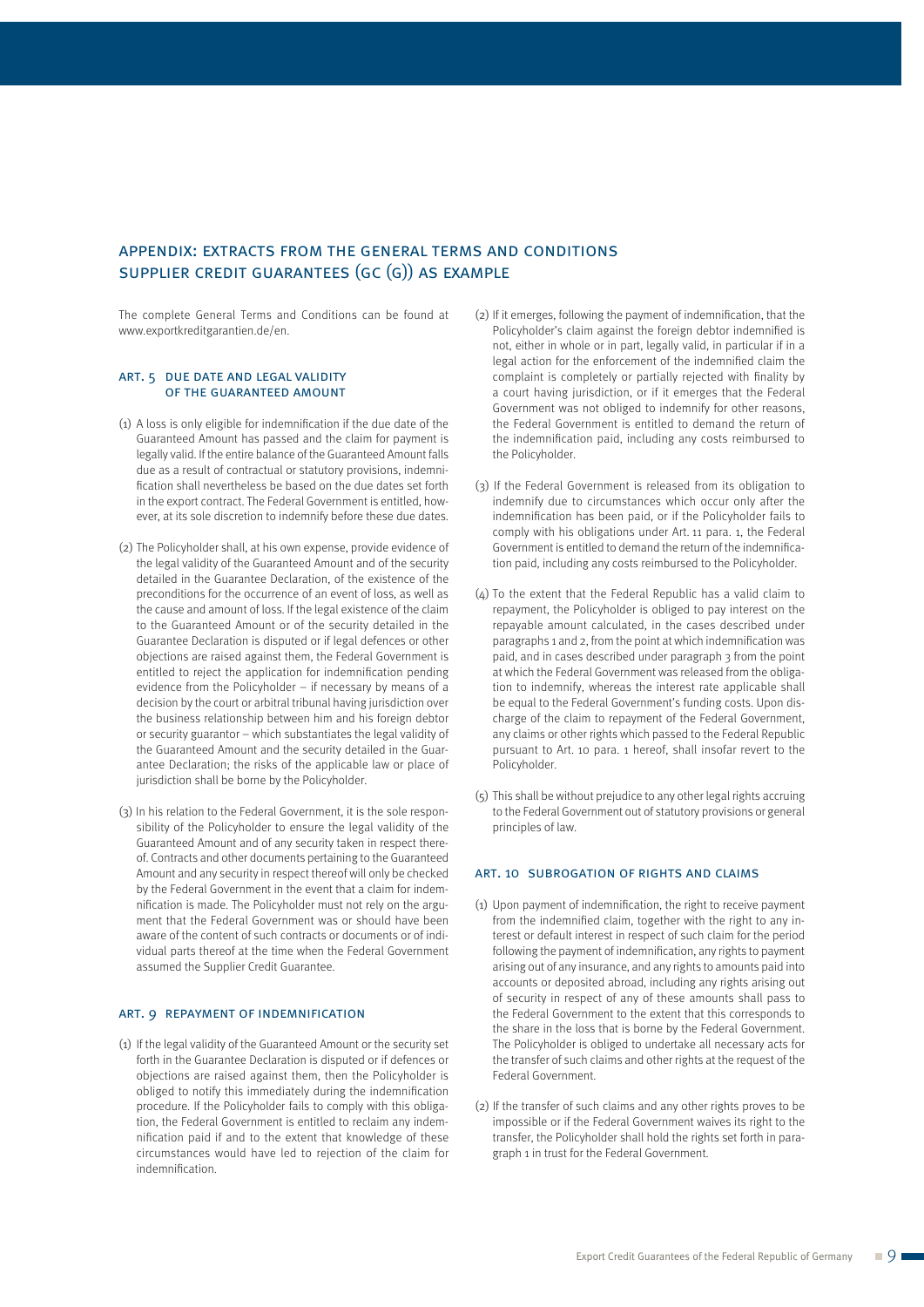#### art. 11 legal action following indemnification

- (1) Without prejudice to the transfer of claims and any other rights pursuant to Art. 10, the Policyholder is obliged to take all measures appropriate for the collection of the indemnified amount, for the realization of any security the Policyholder may hold or for the Recovery of funds in any other way. The Policyholder shall hereby comply with any instructions which may be given by the Federal Government. Legal action through the courts is also deemed to be such an appropriate measure. The Federal Government is entitled to refrain from giving instructions to bring a legal action if and when the place of jurisdiction or the applicable law do not allow to assess the chances of a successful legal action with sufficient accuracy, and the Policyholder has no means of contracting out of the choice of such place of jurisdiction or the applicable law, or if and when the anticipated costs of the legal action are not in proportion to the amount of the claim or the anticipated prospects of success of the enforcement measures.
- (2) The Federal Government will participate in the costs arising from measures mentioned in paragraph 1 hereof on the terms contained in Art. 17.
- (3) If the Policyholder is, at his own request, released from his obligation under paragraph 1 by the Federal Government, then the Policyholder thereby forfeits his right to participate in any recoveries after indemnification in accordance with the uninsured percentage to be borne for his own account.

#### art. 15 duties of the policyholder

In addition to the other obligations under these General Terms and Conditions and the provisions of the Guarantee Declaration, the Policyholder is obliged to observe the following duties:

- 1. Duty to state the truth in the application for cover When submitting his application for a Supplier Credit Guarantee, the Policyholder is obliged to notify completely and truthfully in writing all and any information of material significance for the assumption of a Supplier Credit Guarantee and he must promptly give notice of any changes in the information given in the application, or new information which differs from that given in the application and becomes known prior to his receiving the Guarantee Declaration. All details asked for in the application form or otherwise are deemed to be of material significance.
- 2. Prohibition to deviate from the documented facts Following the assumption of a Supplier Credit Guarantee, the Policyholder must not, without the written approval of the Federal Government, make any changes or supplements affecting the set of facts (Sachverhalt) set out in the Guarantee Declaration or the agreements made with the debtor or other obligors, unless these changes or supplements are immaterial; Item 1, 2nd sentence hereof applies mutatis mutandis. In particular, the Policyholder is not permitted to accept payment in a currency differing from the contract currency in discharge of the debt.

#### 3. Compliance with laws and regulations

The Policyholder may only perform the export contract if he complies with the export regulations of the Federal Republic of Germany, the export regulations issued by supranational in stitutions which are directly applicable in the Federal Republic of Germany, and the import regulations of the country of destination.

4. Duty to notify an increase of risk

The Policyholder shall give immediate written notice of any circumstances which come to his attention constituting an increase of risk and indicate what measures he has taken or proposes to take to protect his legal right to payment. In particular, the following circumstances are deemed to constitute an increase of risk:

- a) delay in payment or a request for extension of the payment period by the debtor;
- b) a worsening of the financial situation, the payment record or general market reputation of the debtor or a security guarantor, or an offer from the debtor to return goods already delivered or to discharge the debt in a manner that differs from his contractual obligation;
- c) legislative or administrative measures or other political events abroad which have the effect of making the payment or collection of the Guaranteed Amount appear to be in jeopardy.
- 5. Duty to obtain approval in the case of an increase of risk In the case of events described under item 4, the Policyholder must obtain the prior written approval of the Federal Government before carrying out any delivery of goods or performance of services.
- 6. Duty to prevent or mitigate losses

The Policyholder is obliged to exercise all the due and reasonable care dictated by sound business practice, to take all necessary and appropriate measures to prevent an event of loss or minimize losses and will hereby comply with instructions, if any, given by the Federal Government. The Policyholder is obliged to carry out these measures at his own expense, in so far as the Federal Government does not participate in these costs based on Art. 17. If an event of loss threatens or has already occurred, then the Policyholder must, at the request of the Federal Government, commission either the Federal Government or a third party designated by the Federal Government to represent the interests of the two parties to the Guarantee Agreement, provided that the anticipated costs for commissioning the Federal Government or such a third party are in proportion to the Guaranteed Amount and the anticipated chances of success of the measures taken to pursue the interests of the parties.

#### 7. Duty of information

The Policyholder is obliged to keep the Federal Government or its designated representative informed at all times of the details and the current state of the export transaction and of any other circumstances with a potential material bearing on the Supplier Credit Guarantee. This duty includes the timely, truthful and complete response to questions asked for the preparation of a rescheduling agreement, as well as the furnishing of documents required as evidence of the amounts due.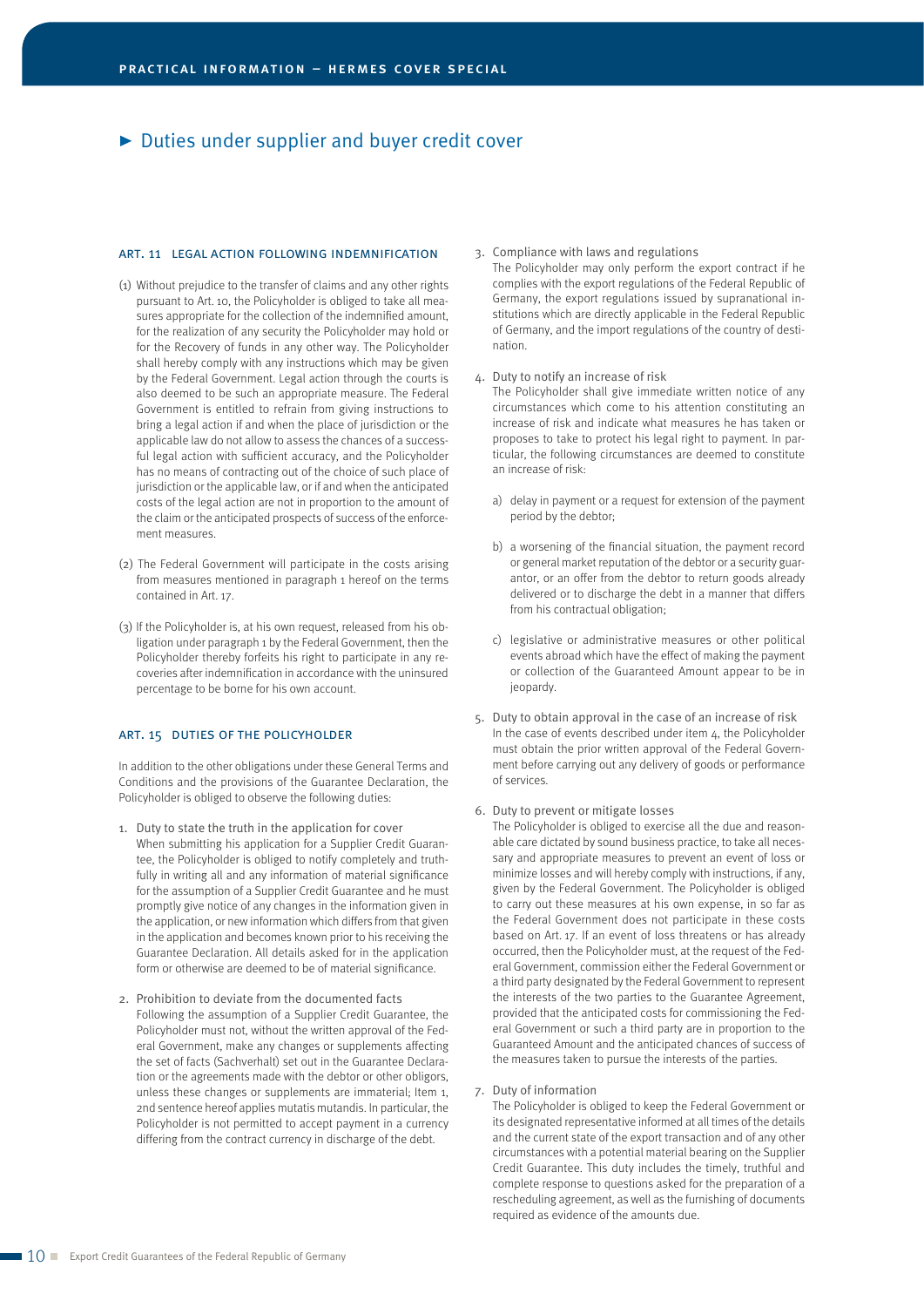8. Federal Government's right of examination

The Federal Government, the Federal Audit Office or their designated representatives are entitled to examine at any time the records, books of account and other documents which are potentially material to the Supplier Credit Guarantee and to make or require to be made copies thereof. The Policyholder must, at the request of the Federal Government, arrange at his own expense to have documents which are in a foreign language translated into German.

#### art. 16 legal consequences of non-compliance with duties

(1) Release of the Federal Government from liability in the case of false information

If the Policyholder fails to comply with the duty laid upon him under Art. 15 item 1 hereof, then the Federal Government is released from its obligation to indemnify a loss, unless the Federal Government determines that the incomplete or incorrect information constituting non-compliance would have had no influence on its decision to assume a Supplier Credit Guarantee. There will be no release from liability of the Federal Government if the Policyholder neither knew nor could be expected to know that the information given by him was inaccurate or incomplete.

(2) Release of the Federal Government from liability in the case of defective security

If the security set forth in the Guarantee Declaration has not been created, or is not legally effective, the Federal Government is released from its obligation to indemnify a loss, unless the Federal Government determines that the missing or defective security would have had no influence on its decision to assume a Supplier Credit Guarantee.

(3) Release of the Federal Government from liability in the case of other failure to comply with the Policyholder's duties If the Policyholder fails to comply with one of the duties laid upon him under Art. 15 items  $2 - 8$  and infringes his duty to exercise due and reasonable care in accordance with sound business practice, then the Federal Government shall be released from its obligation to indemnify a loss, unless the infringement of the relevant duty neither caused a loss nor is of such a nature as to expect that it may result in a loss.

Irrespective of whether a loss occurred or is expected to occur, the Federal Government is released from its obligation to indemnify a loss in the case of non-compliance with a duty pursuant to Art. 15 item 2 hereof, if it determines that, under the normal practice it follows when deciding on assuming cover, it would not have approved the changes or supplements concerned.

In the case of non-compliance with a duty pursuant to Art. 15 item 4 hereof, the Federal Government is released from the obligation to indemnify a loss if the fact that information which should have been notified was unknown to the Federal Government has led to a situation whereby the risk for the Federal Government in connection with other export credit guarantees has been increased, or has prevented the Federal Government from taking steps to mitigate the risk.

- (4) The Federal Government may, at its sole discretion, partially waive its release from the obligation to indemnify a loss, depending on the circumstances of the individual case, particularly taking into account the risk which has materialized and the severity of the non-compliance.
- (5) As far as there are no legal consequences prescribed separately for infringements of other duties laid upon the Policyholder by these General Terms and Conditions and the provisions of the Guarantee Declaration, paragraphs  $1 - 4$  shall apply mutatis mutandis.
- (6) Any claims and other rights of the Federal Government based on statutory law or the application of the general principles of law shall not be affected by the provisions of these General Terms and Conditions and the provisions of the Guarantee Declaration.
- (7) The Federal Government shall not be liable for circumstances and risks which result from the failure by the Policyholder to comply with the standards of due and reasonable care to be expected of the Policyholder in accordance with sound business practices.

#### art. 17 participation of the federal government in costs arising from legal proceedings as well as from the prevention or mitigation of losses

- (1) Following indemnification, the Federal Government will participate in reasonably incurred costs of legal proceedings pursuant to Art. 11 para. 1, to the extent that such legal proceedings are pursued with the consent of or upon instruction by the Federal Government. Prior to indemnification, the Federal Government may participate in reasonably incurred costs of measures for the purpose of prevention or mitigation of losses pursuant to Art.15 item 6 hereof as far as such measures are pursued with the consent of or upon instruction by the Federal Government, the action transcends customary measures of prevention or mitigation of losses and the costs thereby incurred constitute a substantial burden for the Policyholder considering the type and volume of his business activities.
- (2) The participation of the Federal Government is dependent on the extent to which the amount due subject to the measures determined in paragraph 1 has been indemnified or could be indemnified if an event loss occurs.
- (3) Costs normally involved in collecting an amount due, including costs for the protesting of bills, or costs arising in the normal course of the Policyholder's business activities shall be borne by the Policyholder.
- (4) Art. 9 paras. 2 and 4 hereof apply mutatis mutandis.